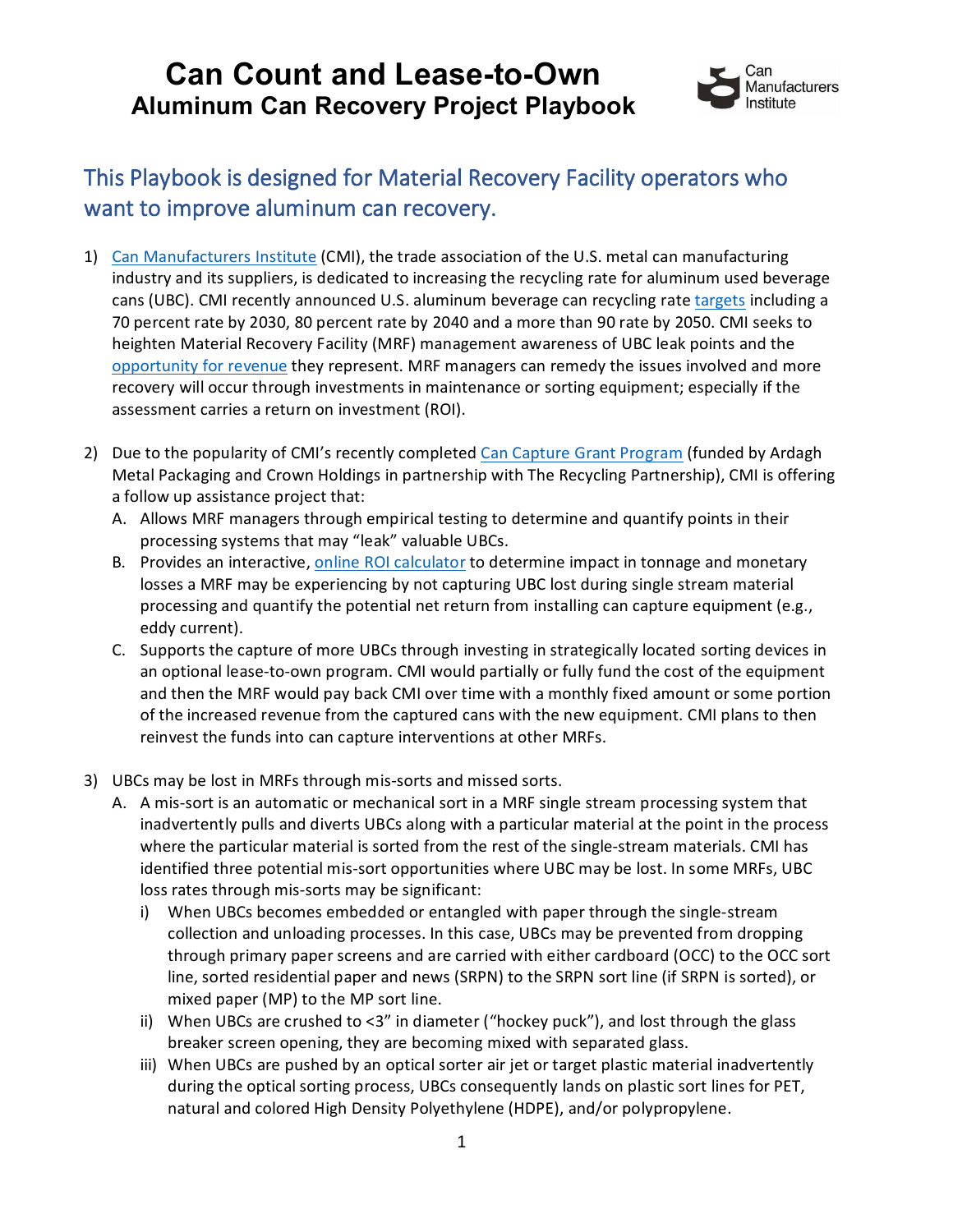

- B. A missed sort occurs on the residue line after the UBC eddy current sort system (ECS). This occurs when UBCs, which are repelled into the air by a rare earth electrical current, do not clear the baffle in an ECS due to interference from another object, shape of individual containers, residue in the container, or the baffle plate or current strength are not properly adjusted for present environmental conditions. This causes UBCs to drop in front of the baffle and onto the residue line for disposal rather than over the baffle to the UBC line for recovery.
- C. Mis-sort and missed sort UBC leak points and their severity will be different for every MRF due to relative age and constant design changes over time. Though the greatest opportunity for increased UBC capture may be on the residue line, some facilities experience significant missorted UBC loss on the glass, paper and plastics lines. These leaks at one or more locations may mean enough UBC loss to consider intervention.
- 4) CMI's *Can Count and Lease-to-Own Program* provides real time objective data on the recovery of UBCs from MRF processing system leak points. It has two components:
	- A. **Counting Cans Exercise:** A simple Can Count is the best way to determine potential UBC leak points in a MRF. It can be fun and lead to a greater understanding of how your MRF is performing. In this process, a person is assigned to sample processing system sort locations to determine which ones may be leaking UBCs and whether the leak points are significant, over the course of one to one and a half days. The process is relatively simple:
		- (1) A candidate with good knowledge of the plant and interest in the project should be chosen to sample can leakage rates (The Sampler).
		- (2) Key line staff and management of the MRF should be consulted on where they have observed aluminum cans not being properly sorted by equipment to establish where the potential leak points may be occurring.
		- (3) The Sampler should use appropriate personal protection equipment, follow all safety and traffic rules, and bring a notebook for recording the test results.
		- (4) A hand-held, mechanical counter clicker is used to record visually sampled aluminum cans to calculate loss rates at each leak point. For the five-minute intervals involved, the counter will choose a location on the belt to observe and note each can that passes through that point. The Sampler will also need a stopwatch.
			- (a) The Sampler will record each aluminum can that is visually spotted at the specific conveyor location point with a click of the counter.
			- (b) The Sampler will record the number of cans counted, time the test began, the actual time that cans were counted from the stopwatch (which should be as close to five minutes as possible), and any unusual conditions for each five-minute test.
			- (c) The Sampler then repeats the five-minute tests at that location, and does at least 24 tests minimum, over the course of the day and a half, at different times during the shift. To complete 24 tests at one location takes approximately two hours of active presence at a sampling site. However, for accuracy, sampling should be spread throughout the day.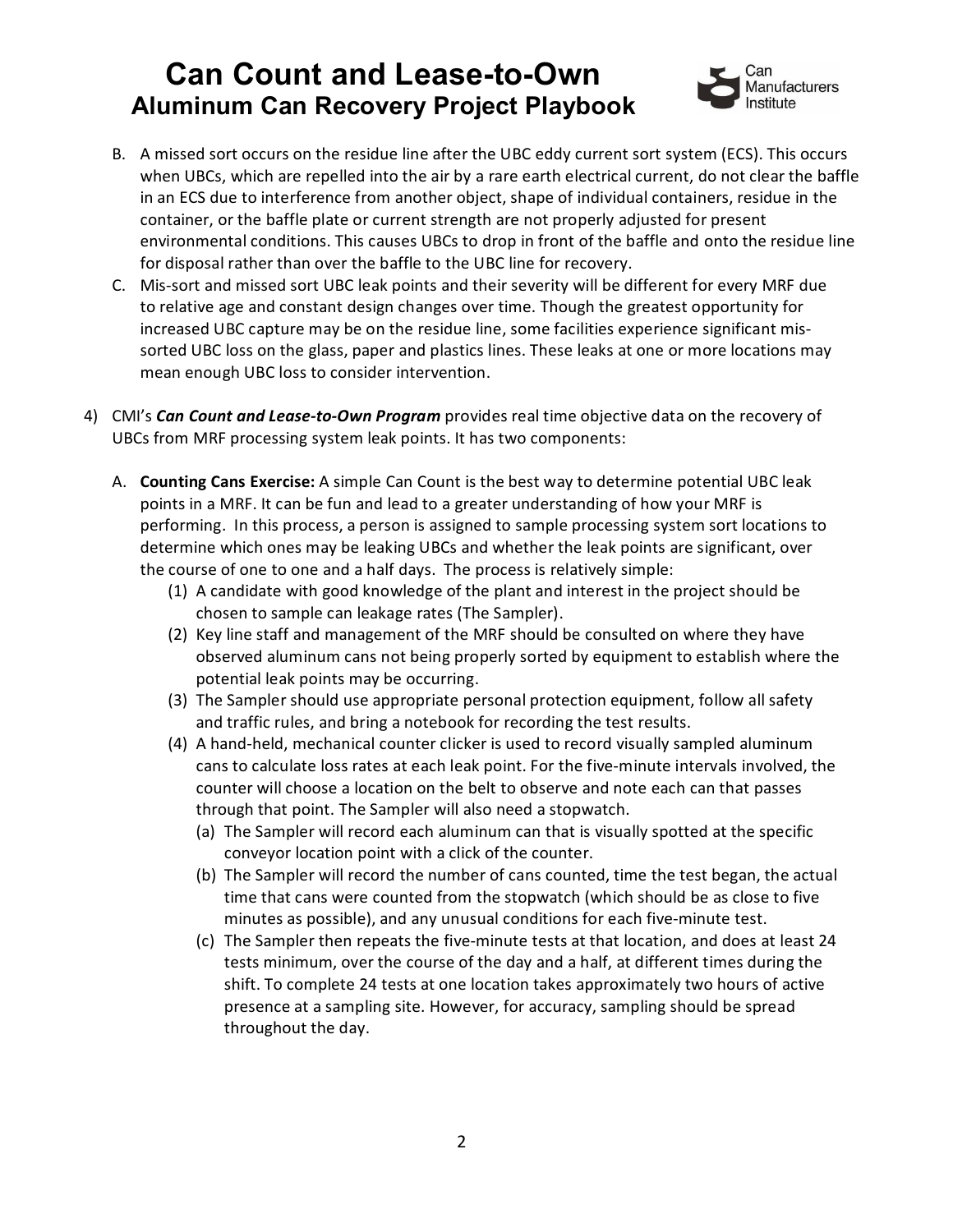

- (d) The Can Count data will then be summed and divided by the number of tests to establish a relatively accurate<sup>[1](#page-2-0)</sup> loss rate average per test for both the cans counted and the actual time of the tests.
- (e) After completion of all the tests at a particular leak point, The Sampler or other assigned person on the team calibrates the results to determine the average fiveminute losses.
- (f) For even better results, the Can Count can be repeated in other times of the year, and the new results averaged with existing data.
- (5) CMI recommends plugging the data collected into CMI's Can Capture ROI [Calculator](https://mcusercontent.com/b9ecdf56b9b7d37c9657e2706/files/53d05965-6629-d943-c17c-8fc5b1d18760/CMI_ValueCalculator_DownloadVersion.xlsx) to determine the approximate loss of revenue and potential savings to your facility. The Calculator is an easy-to-use spreadsheet with instructions.
- B. **Improving Can Recovery through the Lease-to-Own Program:** Once the MRF has done the counting and calculations, MRF operators may be interested in CMI's Lease-to-Own Program. If so, the first step is to schedule a meeting with CMI's Vice President of Sustainability Scott Breen at [sbreen@cancentral.com.](mailto:sbreen@cancentral.com)
	- (1) CMI will offer expertise to MRF management to discuss results and implications, going over the following questions:
		- (a) Is UBC loss significant through individual leak points?
		- (b) What can be done to improve UBC recovery at the leak point?
		- (c) Could the ROI warrant a secondary eddy current or other appropriate sorting device (robotics, optical sorting, different sized screen, etc.) that would most increase capture of UBC and subsequent revenue at a given leak point?
	- (2) **Optional Capital Equipment Lease-to-Buy Program:** In some cases, if financing for the purchase of sorting devices is not currently available for MRFs that see the opportunity and returns possible, CMI is offering a capital lease-to-own option for the appropriate sorting device(s), which may include full or partial financing of:
		- (a) Secondary eddy current systems.
		- (b) Optical sorter (as one part of a multiple sort opportunity).
		- (c) Artificial Intelligence image recognition robotic arms.

#### **Highlights**

- (a) After initial discussions with CMI on the benefits of the program, MRF management will decide which equipment it needs to install to plug leak point(s) due to the estimated loss rates from the testing.
- (b) The MRF team then brings the proposal for discussion to CMI.

<span id="page-2-0"></span> $101$  UBC as a percentage of MRF throughput changes throughout the processing day, based on unprocessed single stream material density on the tip floor and where inbound deliveries of single stream are coming from, and throughout the year based upon the relative rate of UBC packaged beverage sales in the MRF's local marketplace.